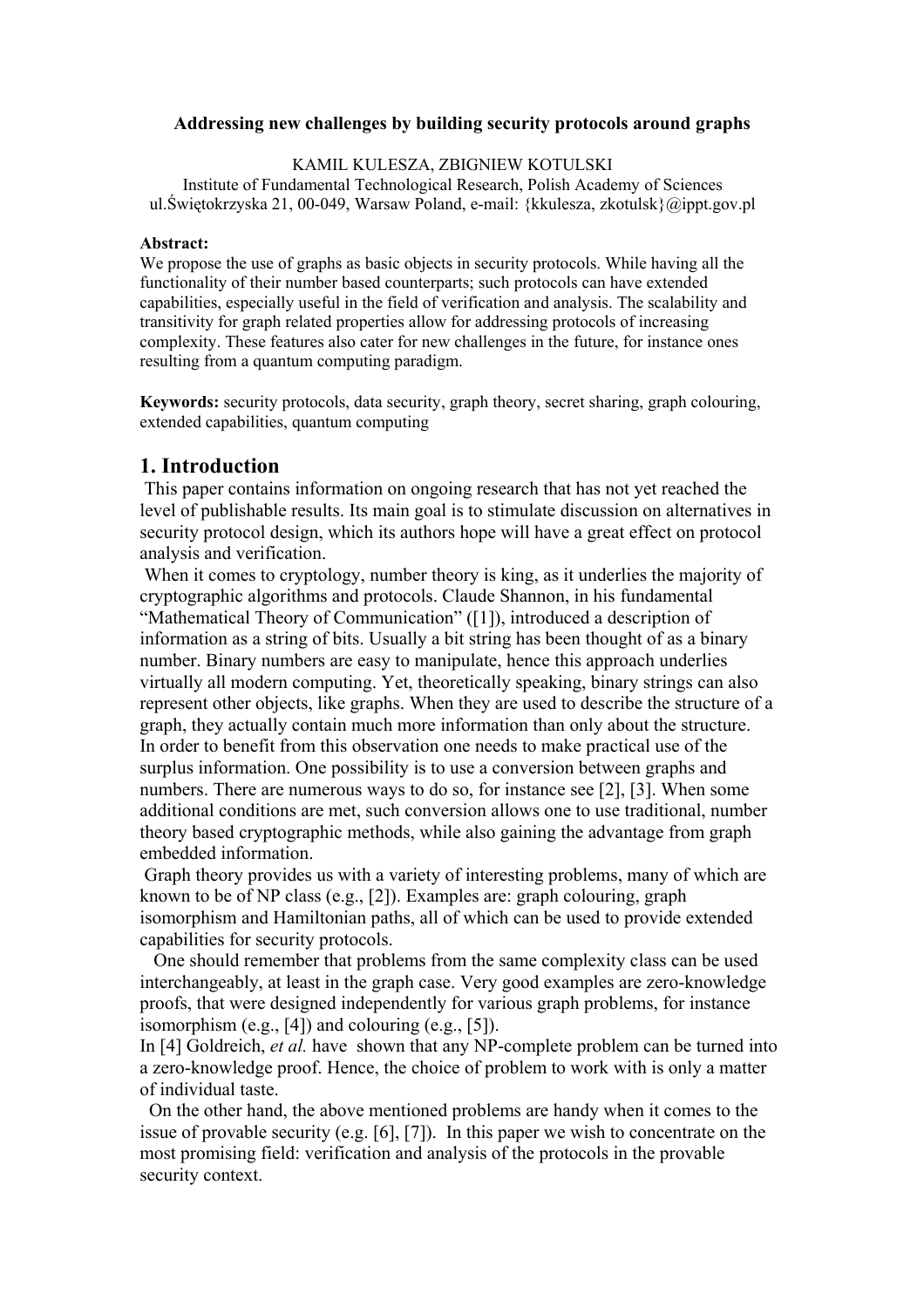In security protocols the role of the graphs has mainly been limited to modelling the data structures. Although significant results have been obtained, with the proposed approach we hope to go much further.

The goal of this paper is to discuss the advantages of using graphs as the building blocks for security protocols. In Section 2 we briefly describe an example of graph colouring based verifiable secret sharing (VSS). Section 3 is meant to stimulate discussion on the interactions between graph object(s) that underlie the protocol and graph based data models. At the outset we outline two graph related properties: scalability and transitivity. Next, we discuss how they can be applied to handle increasing protocol complexity. At the end of the section, we briefly refer to problems resulting from quantum computing methods. The conclusions are provided in Section 4.

# **2. Graph colouring based VSS**

In this section an illustrative example, from research into Verifiable Secret Sharing, will be presented. At ESORICS2002 in Zurich a verification method that works for any underlying secret sharing scheme was described ([8]). It is based on the concept of verification sets of participants, related to an authorized set of participants. The participants interact (with no third party involvement) in order to check validity of their shares before they are pooled for secret recovery. Verification efficiency does not depend on the number of faulty participants. One of the pillars of the method is the use of a proper verification function; a very promising one results from the graph colouring check-digit scheme described in [9]. This proposal requires conversion of the given number into a graph and checking its vertex colouring on both sides of the communication channel. The quantitative argument presented shows that the feasibility of the proposed scheme increases with the size of the number whose digits are checked, as well as, overall probability of digits errors.

 Joining both results ([8], [9]) produces a graph-based shares verification method. The method depends heavily on graph colouring properties that in turn are handy in the formal security analysis. To some extent it seems even to bypass (or at least weaken) the Chaum paradox that no system can provide both privacy and integrity. In the case of the described method one does not get a free lunch, but at least can have a free starter.

### **3. Advantages of graph based security protocols**

 Before entering into a discussion of what graphs can do for security protocols, we need to outline two graph-related properties:

a. Scalability. The fastest informal description is that the level of complication in a graph increases exponentially with the number of vertices, while testing for basic graph properties can be usually done in polynomial time. Very good instances are bounds on chromatic numbers (e.g. [2]). Scalability is used in the graph colouring check-digit scheme (see [9]).

 This works especially well for formal analysis of access structures in secret sharing protocols. If the graph representing an access structure belongs to the instance graph theoretical class, specified information theoretical properties of the secret sharing method are conserved (e.g., [10]).

b. Transitivity (proliferation). Given any graph, even a small alteration made to the structure (or the way the graph property is described), may have far reaching consequences. This can be understood figuratively and literally - resulting changes can pop up far away in the graph. Again, graph colouring is a very good example.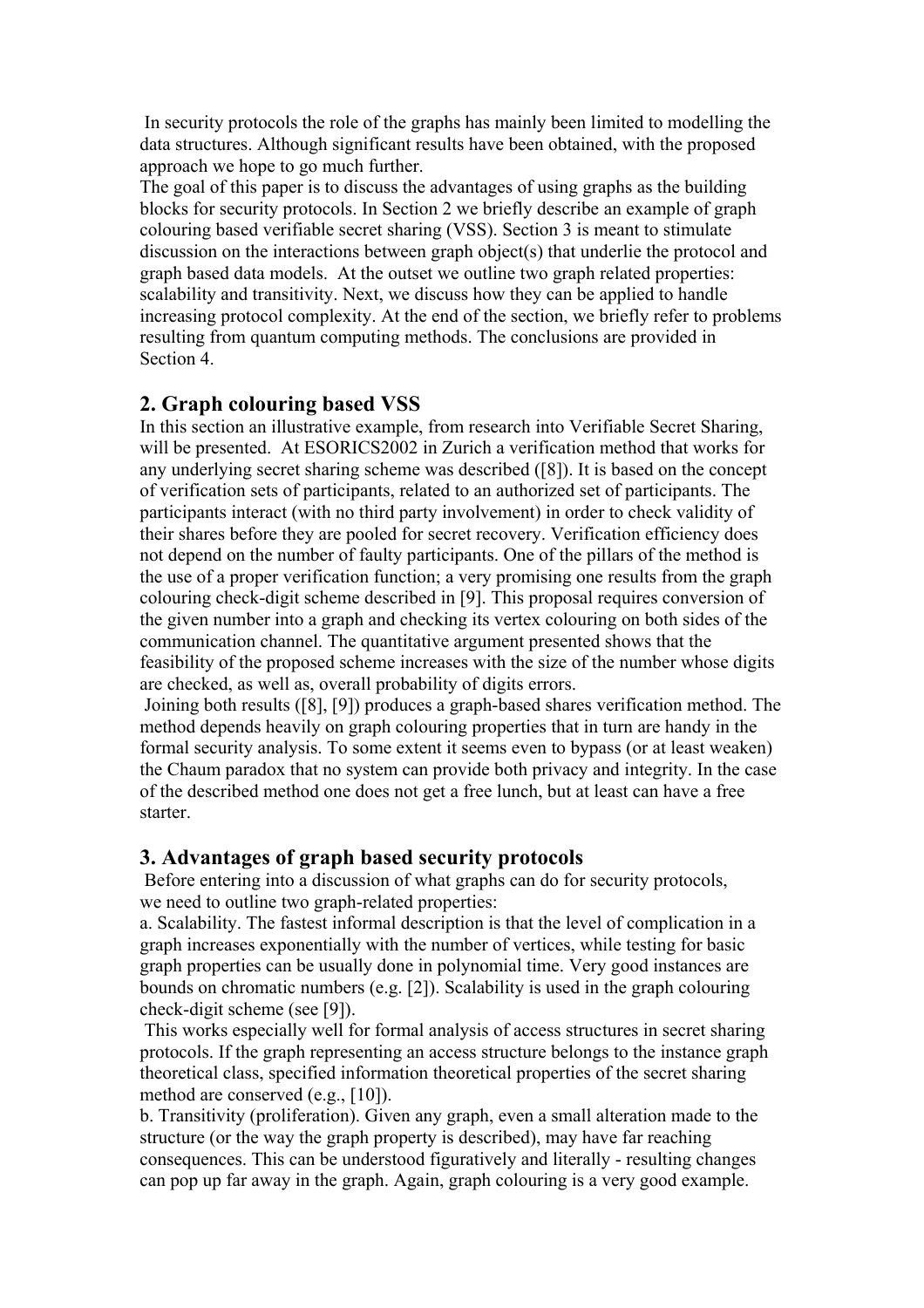Even a single vertex or edge modification made to the structure can dramatically change colouring (for an example see [3]). On the other hand, for a given colouring of a graph, alteration of one vertex colour can proliferate through an entire system (e.g., [3]).

 By its nature, scalability is very useful when managing complexity. This may even start at the protocol design stage. The example given above from secret sharing (see [10]) falls into this category. In this case, the access structure design can be refined, until it represents the best quality in the information theoretical meaning.

 Yet more interesting applications of scalability arise when dealing with analysis and verification of the protocols. When the protocol is a complex collection of the interacting parts (or even protocols), there are two basic techniques: cryptoanalytic and formal. Unfortunately both schools rarely interact (e.g. [11]). Scalability, together with the application of graph based protocols, offers an opportunity to reconcile both approaches to the protocol analysis and verification.

 The underlying (graph based) parts would be treated in the cryptoanalytic style, while their interaction would be investigated on a higher level. Both levels of analysis would deal with objects of the same type. Hence, merging them into one, more abstract, construct should be possible. On the other hand, use of scalability would facilitate good information theoretical description of the resulting construct.

 The second property addresses the issue of how small changes in one place can have an effect on the whole system. This is a handy add-on for the approach outlined above. Adding transitivity into to the picture would address the problem of losing the details when trying to abstract some concepts. This natural process has proven to be dangerous in the analysis of the protocols. The introduction of the transitivity allows for taking care of the details that should not be lost during a shift to higher levels of abstraction. Hence, in the analysis of security protocols, transitivity should be used together with scalability, compensating for its possible weaknesses.

 A graph based approach provides capabilities for handling potential problems resulting from quantum computing methods. Once quantum algorithms (or protocols) are embedded into the system, apart from the normal considerations, one should take care about resulting quantum effects, like interference or entanglement (e.g. [12]). Informally speaking, entanglement means that the properties of a composite (quantum) system, even when the components are distant and non-interacting, are linked. In general they cannot be fully expressed by descriptions of the properties of all the component systems. Hence, the system is more than only the sum of all components.

 Transitivity seems to be very well suited, at least partially, to addressing issues resulting from the quantum entanglement.

#### **4. Conclusions**

We advocate using graph based security protocols. They result in the situation where one abstract type simultaneously underlies and models the protocol. This, in turn, allows one to see interaction of the protocol parts in a new light. The example from graph colouring and secrets sharing was used in order to illustrate the proposal, as well as to stimulate the discussion. Nevertheless, the graph theory provides much more opportunities. In general terms the most important is the chance for a unified approach to protocol analysis and verification, and also for the emerging quantum computing paradigm.